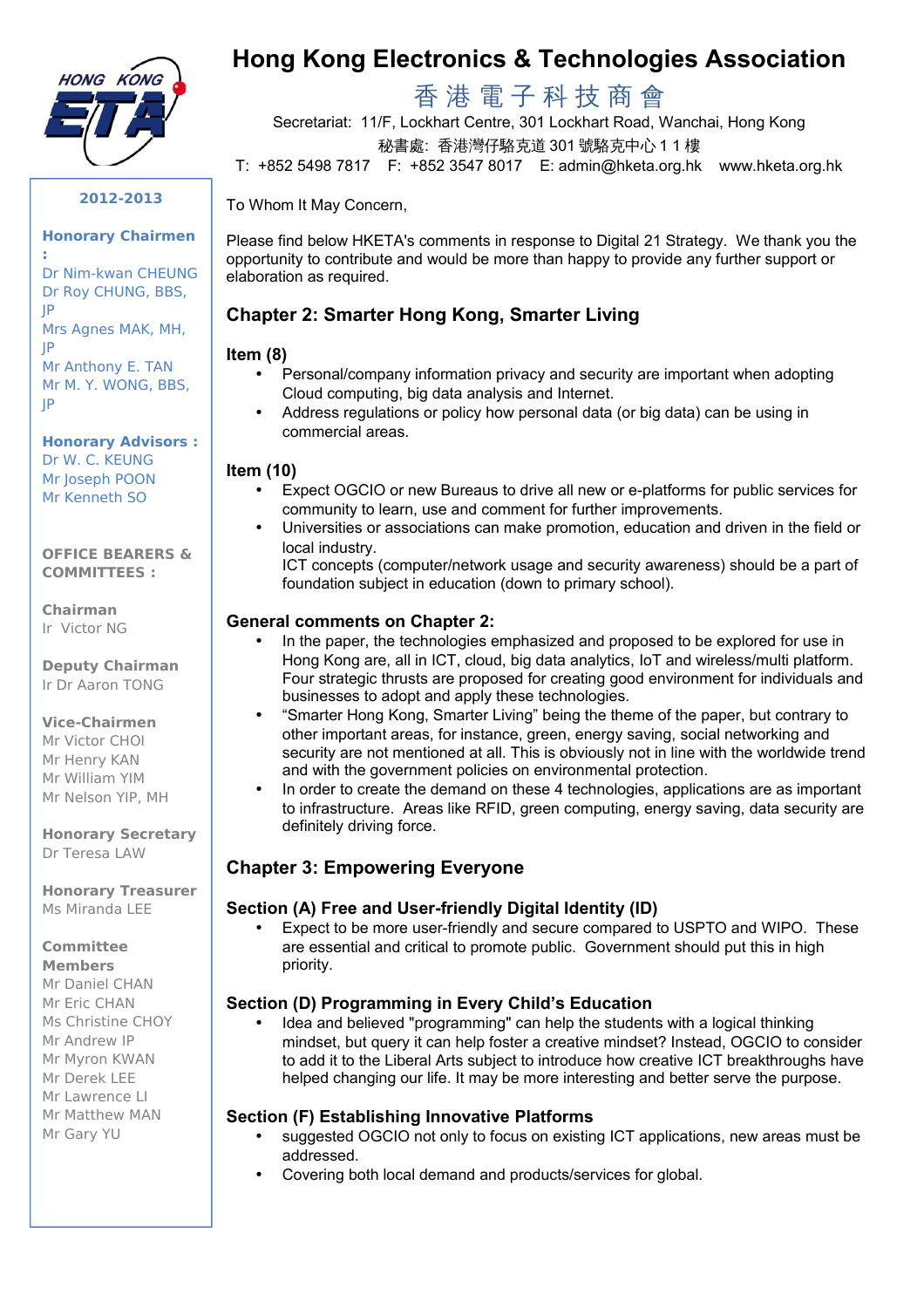

# **Hong Kong Electronics & Technologies Association**

香 港 電 子 科 技 商 會

 Secretariat: 11/F, Lockhart Centre, 301 Lockhart Road, Wanchai, Hong Kong 秘書處: 香港灣仔駱克道 301 號駱克中心 1 1 樓

T: +852 5498 7817 F: +852 3547 8017 E: admin@hketa.org.hk www.hketa.org.hk

#### **2012-2013**

#### **Honorary Chairmen**

 Dr Nim-kwan CHEUNG Dr Roy CHUNG, BBS, Mrs Agnes MAK, MH, Mr Anthony E. TAN Mr M. Y. WONG, BBS, **:**  JP JP JP

 **Honorary Advisors :**  Dr W. C. KEUNG Mr Joseph POON Mr Kenneth SO

#### **OFFICE BEARERS & COMMITTEES :**

**Chairman**  Ir Victor NG

**Deputy Chairman**  Ir Dr Aaron TONG

# **Vice-Chairmen**

Mr Victor CHOI Mr Henry KAN Mr William YIM Mr Nelson YIP, MH

 Dr Teresa LAW **Honorary Secretary** 

 Ms Miranda LEE **Honorary Treasurer** 

# **Committee**

 Ms Christine CHOY **Members**  Mr Daniel CHAN Mr Eric CHAN Mr Andrew IP Mr Myron KWAN Mr Derek LEE Mr Lawrence LI Mr Matthew MAN Mr Gary YU

# **Section (I) Supporting the Startup Ecosystem**

 **Chapter 5: Supporting a Thriving ICT Industry** 

- • There is a program called first@science park, we expect HK government to support the ITF funded projects to be used by government departments. ITF will cover the fee for the first use with the government department endorsement. This will make the funded project has portfolio to seek other customer.
- • E-marketing is the trend. To encourage SME to use technology to promote their product and service, we look forward to increase the amount of the SME marketing fun and also allow SME to pay for e-marketing services instead of just pay for exhibition fee.
- Encourage technology association to organize networking event and mingling for technology SME. Government can setup a funding to support Non-profit industrial association to organize more technology networking events and seminar etc.

#### **Section (J) ICT Talent Development"**

- Career opportunity is critical. If the graduates can't find a job in ICT areas, It will be difficult for us to expect more students studying ICT nor to have ICT Talent Development.
- During 80's and 90's, there are big companies like National Semi and Motorola have R&D centers in Hong Kong. Apart from providing R&D jobs, they also create opportunities to small technology companies and training. We would like to see if there is any policy to attract large corporates to setup R&D centers in Hong Kong. Because of RMB exchange rate and higher salary cost in China, the cost difference between Hong Kong and Mainland is closer as ever. It could be a good time to promote Hong Kong as place for R&D.

#### **General comments on Digital Strategy 21:**

- Should also cover those Government projects in local demand. Government should take the initiatives to use local solutions.
- Define and use industry standards for solutions selection for Government projects. If local companies meet the requirements, Government or Government funded institutions will consider local companies.
- • Digital Strategy 21 will have wide coverage, not only on areas covered by OGCIO. Suggest OGCIO to officially co-ordinate with other Governmental departments on Digital 21 strategy formation and collaboration, including ITC, OFCA, TID and EMSD etc.
- One trend is hardware with software, and traditionally HK (plus PRD) has a strong electronics industry. So may be the Digital 21 Strategy should also pay attention to that area, that may also give opportunity of growth to the electronics industry.
- Not to defocus the theme, "smart living" depends on both ICT infrastructure and myriad of ICT devices, the latter being often the key "innovative" or "differentiating" part of new products and new services. By proposing "programming in child education", the paper seems to overlook many other ingredients or other areas of knowledge that are essential for innovation in smart products - for example smart biological and physical sensors, smart man-machine interface, advanced packaging, smart power management, etc. As we suggested in above paragraph, liberal arts could better foster innovative mindset, and a good understanding of the physical world (meaning all the science subjects) is equally important for our children.